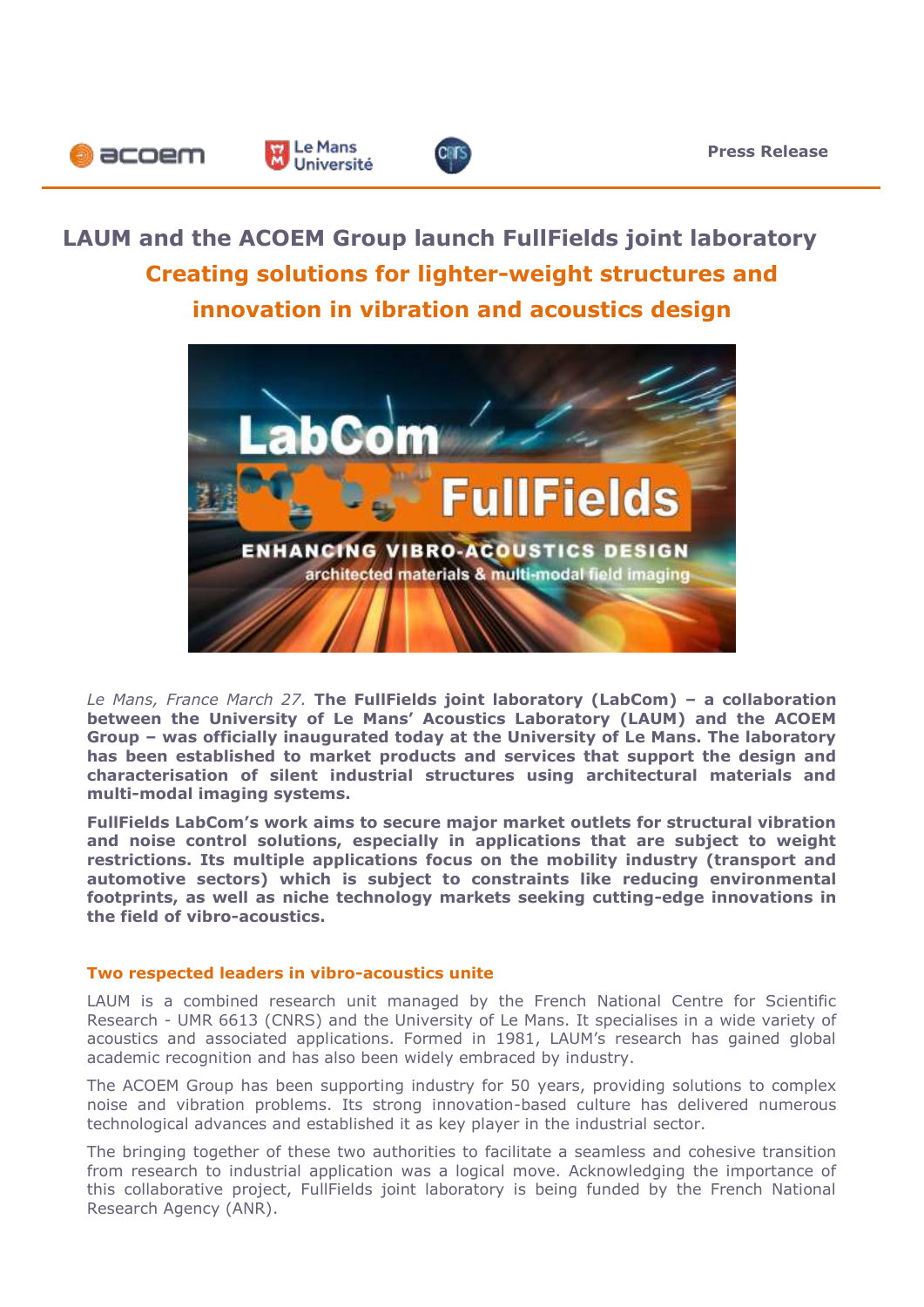# **An innovative and ambitious roadmap**

FullFields LabCom has been built on a strong foundation of closely-interrelated academic research and innovative industrial applications. Integrating the challenges associated with product development from the initial conceptual research phase is pivotal to its roadmap which focuses on two key priorities:

- Design of architectural mechanical structures LAUM's expertise. The objective is to develop materials and products based directly on the latest advances in research and explore new possibilities in the transformation of materials to improve vibration mitigation and noise reduction performance.,
- Characterisation of structural vibration reduction phenomena LAUM and the ACOEM Group will develop breakthrough innovations in the metrology of vibro-acoustic properties and work on the development of vibrational field imaging techniques using a thermal camera combined with vibrational and acoustic measurement instruments.

## **Reinterpreting the design of structural components**

Thanks to its two research priorities, FullFields LabCom has positioned itself as a major participant in the field of vibro-acoustics, capable of driving rapid and significant developments in the design of lighter-weight industrial panels that feature controlled vibro-acoustic functionality.

The joint laboratory will also have access to the University of Le Mans' 3D robotic laser vibrometer, which can be used to carry out exhaustive vibrational analyses of complex industrial structures. This characterisation research facility is the only one of its kind in in France. FullFields LabCom has set its sights on being able to offer industry its first multi-modal characterisation solutions within two years but is already well-placed to work with third-parties on the design of structures based on architectural materials.

## **Solving industrial problems with rapid results**

The underlying nature of this joint laboratory is its capacity to manage fundamental and applied research simultaneously, focusing on deeply-rooted industrial problems.

Combining the robust LAUM / ACOEM partnership, original research streams and a distinct technical edge, FullFields joint laboratory is sure to attract great interest from transport and related sectors. Projects carried out on behalf of industry will help better target future research, with a view to achieving tangible results faster. The initiative is a natural, progressive step in the ACOEM Group's strong and continued growth over the past five years.



**Thierry Mazover** Directeur Innovation chez ACOEM



**Kevin Cormier** Directeur Metravib Design chez ACOEM

**Adrien Pelat** Enseignant-Chercheur en Vibration Acoustique



*This joint laboratory benefits from the results of several years of research. For a research scientist, industrial application represents both a scientific culmination and a considerable source of inspiration for future academic research. It's an exciting project and one that is extremely important to me because it emerged from the network of ENSIM graduates that Kevin and I belong to. We have a lot in common with the ACOEM Group and I'm convinced that the complementary nature of our expertise will allow us to achieve the ambitious objectives we have set ourselves.*

*Adrien Pelat, Lecturer and Researcher at the University of Le Mans*